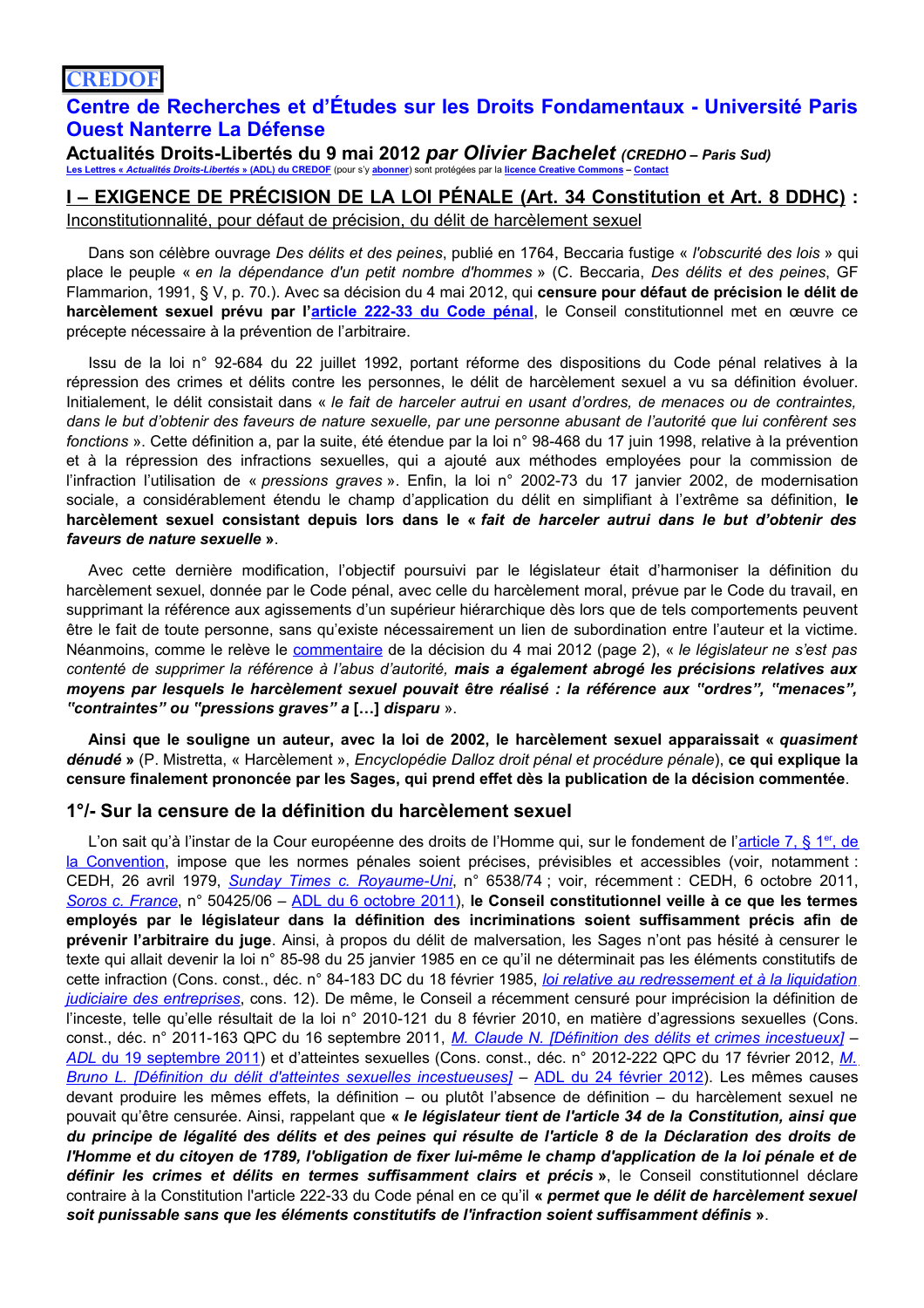Une telle censure impose de s'interroger sur la viabilité des autres incriminations de harcèlement. En particulier, le délit de harcèlement sexuel prévu par l'article L. 1153-1 du Code du travail, dont le champ d'application est limité « aux employeurs de droit privé ainsi qu'à leurs salariés » et « au personnel des personnes publiques employé dans les conditions du droit privé » (article L. 1151-1 du Code du travail), devrait prochainement subir une censure analogue puisque sa définition est quasiment identique à celle qui était prévue dans le Code pénal. Afin d'éviter une telle péripétie, l'on ne peut qu'appeler de nos vœux le futur législateur, non seulement à redéfinir dans le Code pénal le délit de harcèlement sexuel - comme il a été annoncé -, mais aussi à préciser la définition de ce délit dans le Code du travail.

S'agissant du délit de harcèlement moral (article 222-33-2 du Code pénal et article L. 1152-1 du Code du travail), il n'est pas certain qu'il encourt également une censure de la part du Conseil constitutionnel. En effet, à ce propos, le commentaire de la décision du 4 mai 2012 (page 11) n'hésite pas à affirmer que, « si l'incrimination de harcèlement moral ne limite pas les "moyens" par lesquelles une personne peut harceler, elle donne deux précisions qui conduisent à ce que l'infraction se distingue doublement de celle soumise au Conseil constitutionnel dans la présente QPC : d'une part, les faits commis doivent avoir un caractère répété, d'autre part, ils ne sont punissables que si, pour la victime de ces faits, ils ont eu "pour effet une dégradation de ses conditions de travail susceptible de porter atteinte à ses droits et à sa dignité, d'altérer sa santé physique ou mentale ou de compromettre son avenir professionnel" (article L. 1152-1 du Code du travail [et article 222-33-2 du Code pénal]) ». Un raisonnement identique pourrait être tenu afin de prémunir de toute censure constitutionnelle les dispositions issues de la loi n° 2010-769 du 9 juillet 2010, relative aux violences faites spécifiquement aux femmes, aux violences au sein des couples et aux incidences de ces dernières sur les enfants, qui incriminent le « fait de harceler son conjoint, son partenaire lié par un pacte civil de solidarité ou son concubin par des agissements répétés ayant pour objet ou pour effet une dégradation de ses conditions de vie se traduisant par une altération de sa santé physique ou mentale » (article 222-33-2-1 du Code pénal).

Pour autant, nous savons que la Chambre criminelle de la Cour de cassation veille, elle aussi, au respect des exigences de clarté et de précision de la loi pénale et n'hésite pas à considérer, sur le fondement de l'article 7, § 1er, de la Convention, que des textes imprécis ne peuvent servir de fondements à une poursuite (voir, par exemple : Cass. crim., 20 février 2001, n° 98-84.846). Elle pourrait donc décider, nonobstant l'arqumentation développée dans le commentaire de la décision du 4 mai 2012, que les infractions susmentionnées méconnaissent les qualités attendues de la loi pénale en ce qu'elles ne définissent pas les « moyens » du harcèlement. C'est d'ailleurs la position adoptée par le Tribunal de grande instance de Auch qui a refusé de faire application du délit de harcèlement moral au motif que sa définition est particulièrement vague et ne permet « pas de savoir de façon précise quels sont les comportements prohibés sous peine de sanctions pénales » (TGI, ch. corr., Auch, 24 août 2006 : AJ Pénal 2006, p. 449, obs. G. Royer).

### 2%- Sur le champ d'application temporel de la censure

Tout en rappelant les pouvoirs dont ils disposent pour moduler dans le temps les effets de la censure qu'ils prononcent, les Sages décident que l'abrogation de l'article 222-33 du Code pénal prend effet à compter de la publication de leur décision et qu'« elle est applicable à toutes les affaires non jugées définitivement à cette date ». Certains se sont offusqués que le Conseil n'ait pas retardé les effets de sa décision, comme il avait pu le faire notamment à propos de la garde à vue (Cons. const., déc. n° 2010-14/22 QPC du 30 juil. 2010, M. Daniel W. et autres – ADL du 7 août 2010), afin de ménager les intérêts des victimes supposées de harcèlement sexuel. Une telle critique est juridiquement infondée pour deux raisons. En premier lieu, l'abrogation décidée par le Conseil constitutionnel porte sur un texte d'incrimination, donc une loi pénale de fond, et constitue une mesure de clémence dont la rétroactivité constitue un principe à valeur constitutionnelle (Cons. const., déc. n° 80-127 DC du 20 janvier 1981, loi renforcant la sécurité et protégeant la liberté des personnes). D'ailleurs, à la suite de précédentes censures décidées dans le cadre de questions prioritaires de constitutionnalité, les Sages ont déjà imposé l'application rétroactive de leur décision d'abrogation en matière d'incriminations (voir les décisions précitées rendues à propos de l'inceste) et en matière de peines (voir, par exemple, à propos de la « déchéance électorale » : Cons. const., déc. n° 2010-6/7 QPC du 11 juin 2010, M. Stéphane A. et autres). En second lieu, la comparaison avec la décision relative à la garde à vue est inappropriée dès lors que les lois de procédure, qualifiées lois de forme (article 112-2 du Code pénal) par opposition aux lois de fond (article 112-1 du Code pénal), ne se voient pas appliquer les principes de non-rétroactivité et de rétroactivité in mitius. Il est, à cet égard, très illustratif de constater que la Cour de Strasbourg veille au respect de ces principes pour les lois de fond (voir, par exemple, pour la non-rétroactivité : CEDH, 17 décembre 2009, M. c. Allemagne, n° 19359/04 - ADL du 23 décembre 2009) et pour la rétroactivité in mitius : CEDH, gde ch., 17 septembre 2009, Scoppola c. Italie (n° 2), n° 10249/03 - ADL du 17 septembre 2009), mais admet que de nouvelles dispositions de formes s'appliquent immédiatement même si elles ont pour effet d'aggraver la situation de la personne poursuivie (CEDH, 19 décembre 1997, Brualla Gomez de la Torre c. Espagne, nº 26737/95). Par conséquent, si le Conseil pouvait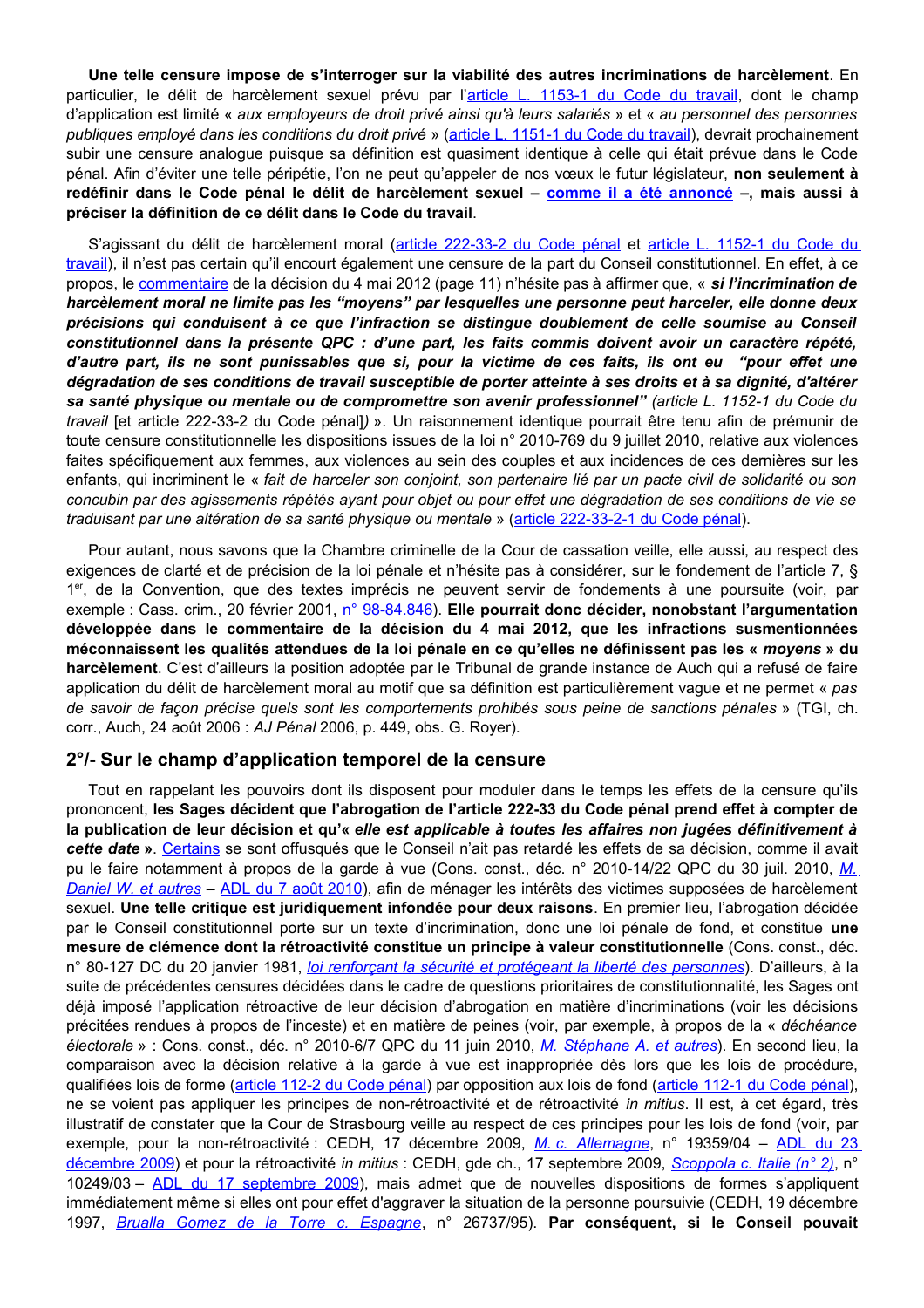#### juridiquement retarder les effets de sa décision relative à la garde à vue, il ne pouvait manifestement le faire s'agissant de l'abrogation d'une loi de fond sauf à méconnaître, lui-même, un principe à valeur constitutionnelle

C'est donc en toute logique juridique que les Sages décident, dans leur décision du 4 mai 2012, que l'article 222-33 du Code pénal ne pourra plus justifier ni l'engagement de nouvelles poursuites pénales, ni le prononcé de condamnations dans des procédures en cours. En d'autres termes, les personnes qui faisaient l'objet de poursuites sur le fondement de l'article 222-33 du Code pénal devront nécessairement bénéficier d'un nonlieu ou d'une relaxe, peu important que, dans un futur proche, le délit de harcèlement sexuel soit réintroduit dans le Code pénal dès lors qu'en cas de conflits de plus de deux « lois » successives, les personnes mises en cause doivent toujours bénéficier de la « loi » la plus favorable, en l'occurrence la décision du 4 mai 2012 (Cass. crim., 26 octobre 1994, n° 90-80.390).

Certains affirmeront peut-être que, pour éviter une telle impunité, le Conseil constitutionnel aurait dû avoir recours à une réserve d'interprétation, en déterminant les conditions qui auraient rendu le texte critiqué précis et non équivoque (voir, par exemple : Cons. const., déc. n° 2005-512 DC du 21 avril 2005, loi d'orientation et de programme pour l'avenir de l'école). À cet égard, les Sages auraient pu s'inspirer de l'article 2.1 de la directive 2006/54/CE du Parlement européen et du Conseil du 5 juillet 2006, relative à la mise en œuvre du principe de l'égalité des chances et de l'égalité de traitement entre hommes et femmes en matière d'emploi et de travail, aux termes duquel le harcèlement sexuel se définit comme « la situation dans laquelle un comportement non désiré à connotation sexuelle, s'exprimant physiquement, verbalement ou non verbalement, survient avec pour objet ou pour effet de porter atteinte à la dignité d'une personne et, en particulier, de créer un environnement intimidant, hostile, dégradant, humiliant ou offensant ». Il nous semble toutefois raisonnable que les Sages n'aient pas eu recours à une telle réserve dès lors qu'il s'agissait de se prononcer sur la définition d'une incrimination et qu'il faut bien admettre que dans ce domaine, qui relève de la définition des comportements contraires au pacte social, « le Conseil constitutionnel ne dispose pas d'un pouvoir général d'appréciation de même nature que celui du Parlement » (voir, pour l'emploi de cette affirmation en procédure pénale : Cons. const., déc. n° 2010-14/22 QPC du 30 juil. 2010, M. Daniel W. et autres - ADL du 7 août 2010).

Malgré tout, il convient de noter que la décision du 4 mai 2012 s'oppose uniquement à des poursuites et à des condamnations pénales dans des procédures en cours mais ne signifie pas que les victimes supposées de harcèlement sexuel ne pourront pas obtenir réparation de leur préjudice puisqu'un tel comportement demeure un délit civil (article 1382 du Code civil). Les juridictions civiles, voire la juridiction répressive de jugement déjà saisie, pourront donc condamner l'auteur de tels agissements au versement de dommages-intérêts. Par ailleurs, en matière pénale, toute action ne demeure pas exclue. D'abord, comme nous l'avons noté, le délit de harcèlement sexuel au travail (article L. 1153-1 du Code du travail), même s'il fait l'objet d'une définition très proche de celle posée par l'ancien article 222-33 du Code pénal, n'est pas affecté par la décision du 4 mai 2012 et peut donc toujours fonder des décisions de condamnations, voire de nouvelles poursuites. Ensuite, si les faits en cause n'entrent pas dans le champ d'application du harcèlement sexuel au travail, il peut être envisagé de requalifier les faits en harcèlement moral au sens de l'article 222-33-2 du Code pénal. Enfin, dans le cas où les faits dénoncés ne correspondraient pas à la définition posée par cette dernière disposition, la qualification protéiforme des violences pourrait également être employée (articles 222-7 et suivants ; R. 625-1 et R. 624-1 du Code pénal). La jurisprudence n'hésite pas, en effet, à qualifier d'actes de violences des comportements qui, à l'instar de la plupart des actes de harcèlement, occasionnent un choc émotif à la victime. Ainsi, y a-t-il violence dans le fait d'aborder, avec une attitude agressive, une petite fille et de lui faire une proposition obscène (Cass. crim., 14 novembre 1931, Bull. crim. n° 258), dans le fait de pincer les fesses de la victime et de la faire monter de force dans une automobile (Cass. crim., 15 avril 1992, n° 91-85.214) ou de hurler sur un ton et avec une attitude menaçante sur ses employés (CA Paris, 13<sup>ème</sup> ch., 14 décembre 2000, n° 00/02246).

En revanche, pour ce qui concerne les condamnations définitives prononcées sur le fondement de l'article 222-33 du Code pénal, celles-ci ne devraient pas être affectées par la décision du 4 mai 2012 puisque le Conseil affirme qu'elle produira ses effets à l'égard des « affaires non jugées définitivement à cette date ». De la sorte, est respectée la règle énoncée par l'article 112-1, alinéa 3, du Code pénal selon laquelle la rétroactivité in mitius ne s'applique qu'aux infractions « n'ayant pas donné lieu à une condamnation passée en force de chose ». Pour autant, il faut admettre que l'exécution actuelle de peines prononcées sur le fondement de l'article 222-33 du Code pénal doit être arrêtée en application de l'article 112-4, alinéa 2, du même Code selon lequel « la peine cesse de recevoir exécution quand elle a été prononcée pour un fait qui, en vertu d'une loi postérieure au jugement, n'a plus le caractère d'une infraction pénale ». Certes, la décision du 4 mai 2012 n'est pas une loi d'abrogation, mais elle aboutit rigoureusement au même résultat. Dès lors, on ne saurait raisonnablement admettre qu'une abrogation « constitutionnelle » ne produise pas les mêmes effets qu'une abrogation « législative ». Malgré